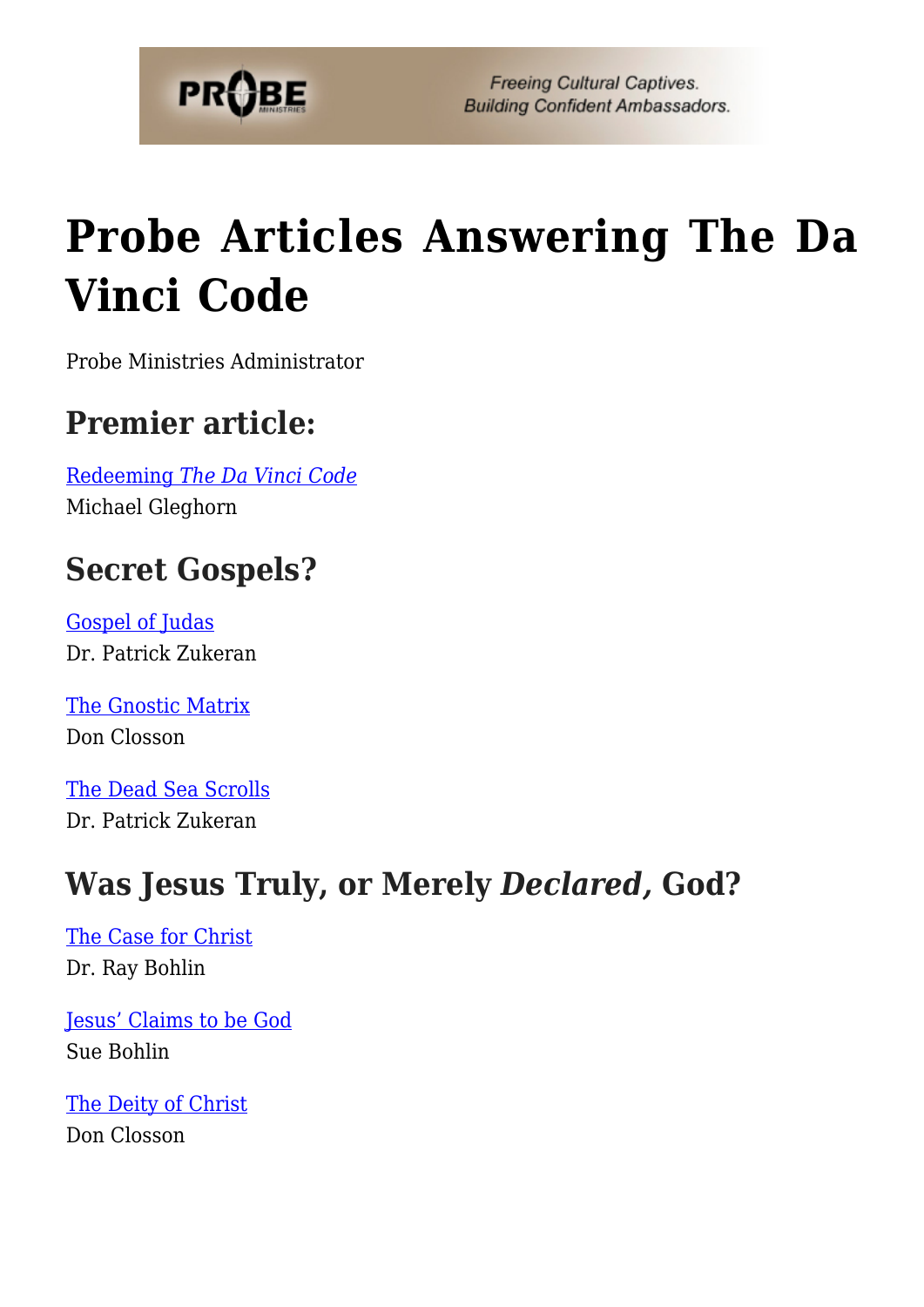

**Freeing Cultural Captives. Building Confident Ambassadors.** 

[The Council of Nicea](https://probe.org/the-council-of-nicea/) Don Closson

[Ancient Evidence for Jesus from Non-Christian Sources](https://probe.org/ancient-evidence-for-jesus-from-non-christian-sources/) Michael Gleghorn

[The Self-Understanding of Jesus](https://probe.org/the-self-understanding-of-jesus/) Michael Gleghorn

[Jesus' Resurrection: Fact or Fiction?](https://probe.org/jesus-resurrection-fact-or-fiction/) Rusty Wright

[The Resurrection: Fact or Fiction?](https://probe.org/the-resurrection-fact-or-fiction/) Dr. Patrick Zukeran

[The Uniqueness of Jesus](https://probe.org/the-uniqueness-of-jesus/) Dr. Patrick Zukeran

*[The Da Vinci Code](https://probe.org/the-da-vinci-code-who-is-jesus-really/)*[: Who Is Jesus, Really?](https://probe.org/the-da-vinci-code-who-is-jesus-really/) Rusty Wright

#### **Can We Trust the Bible?**

[Are the Biblical Documents Reliable?](https://probe.org/are-the-biblical-documents-reliable/) Jimmy Williams

[The New Testament: Can I Trust It?](https://probe.org/the-new-testament-can-i-trust-it/) Rusty Wright and Linda Raney Wright

[The Historical Reliability of the Gospels](https://probe.org/the-historical-reliability-of-the-gospels/) Dr. Patrick Zukeran

[Authority of the Bible](https://probe.org/authority-of-the-bible/) Dr. Patrick Zukeran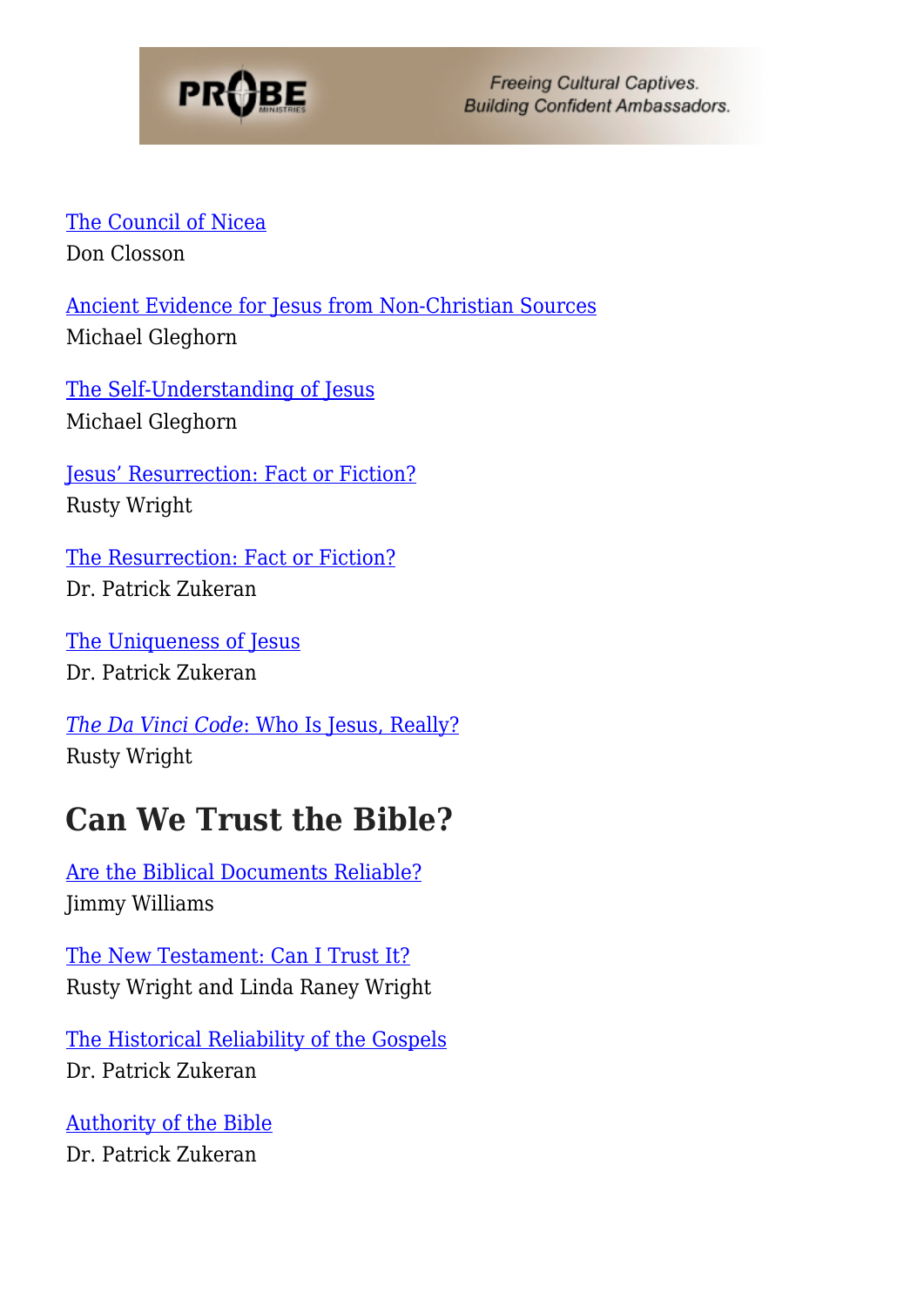

**Freeing Cultural Captives. Building Confident Ambassadors.** 

[The Christian Canon](https://probe.org/the-christian-canon/) Don Closson

[The Historical Christ](https://probe.org/the-historical-christ/) Rick Wade

[Archaeology and the New Testament](https://probe.org/archaeology-and-the-new-testament/) Dr. Patrick Zukeran

[Archeology and the Old Testament](https://probe.org/archaeology-and-the-old-testament/) Dr. Patrick Zukeran

#### **Goddess Worship, Ancient Israel and the Church**

[Christianity: The Best Thing That Ever Happened to Women](https://probe.org/christianity-the-best-thing-that-ever-happened-to-women/) Sue Bohlin

[Feminism](https://probe.org/feminism/) Sue Bohlin

[Wicca: A Biblical Critique](https://probe.org/wicca-a-biblical-critique/) Michael Gleghorn

[Israel's History Written in Advance](https://probe.org/israels-history-written-in-advance/) Rich Milne

[Scripture and Tradition in the Early Church](https://probe.org/scripture-and-tradition-in-the-early-church/) Rick Wade

[Goddess Worship](https://probe.org/goddess-worship/) Russ Wise

[The Goddess and the Church](https://probe.org/the-goddess-and-the-church/) Russ Wise